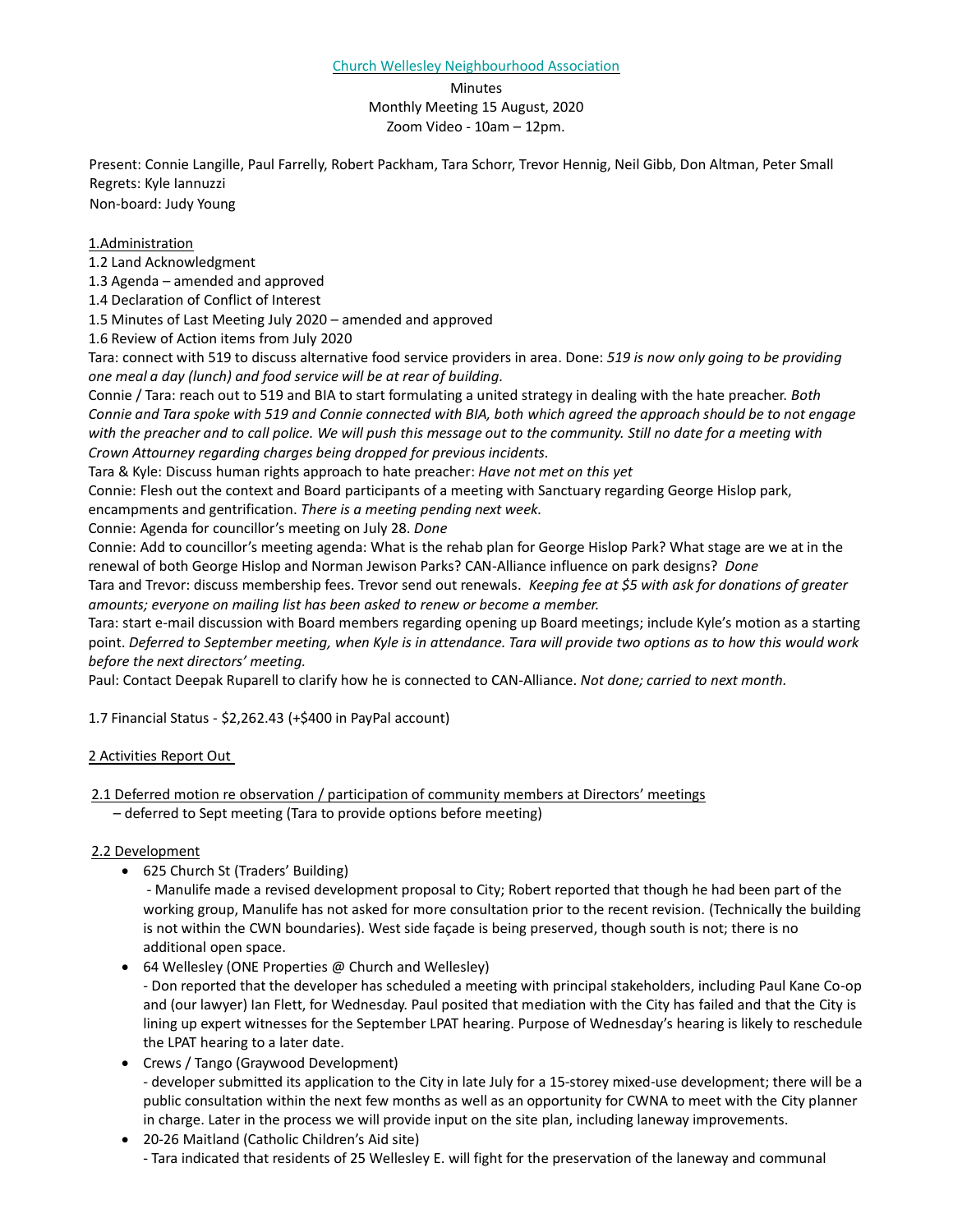garden as the Plaza Corp proposal advances. Ownership of the laneway is unclear.

## 2.3 Heritage

• Connie, Tara and Trevor had noticed that the Paul Kane House had a lot of ivy growing on the front wall, eavestrough and roof and were concerned about damage to the heritage structure. Don suggested writing the Paul Kane Co-op about our concerns (which will also clarify if the co-op or Parks Dept. is responsible); Connie said she would do so.

## 2.4 Placemaking

- August Placemaking Meeting (Connie, Tara, Trevor)
	- Paul Kane House Wellesley planters Connie to contact Parks re watering them
	- Needed waste / recycling receptacles on Wellesley Trevor to identify areas and contact 311 or BIA
	- Farmer's Market Tara (see below)
	- Wellesley planters still awaiting delivery of plants from City; in meantime we will mulch more planters
	- James Canning Gardens (see below)

- CafeTO on Church – while the setup does animate the street and help out some businesses, the main drawback is that there is little room for pedestrians.

• Barbara Hall Park meeting (August 7; reported out via email / summarized below); Connie met with Councillor Wong-Tam; Tyler Johnson; Curran Stikuts & Lisa Duplessis (519); Paul Orichefsky & Ester Afrait – Parks

1.Benches – Connie expressed disappointment that promised free standing benches had not been installed (free form type like in Ramsden Park) nor had benches on the retaining wall been completed. Paul & Ester expressed wanting to fulfill the past promise. They will look into in and get back to Connie.

2.Garbage & Parking - Lisa outlined proposal 519 has for improved waste management, moving from side of building to rear. Proposal has been stalled with the City since last year. Councillor said she would look into it and have it included in the capital budget. Regarding 519 staff parking, 519 says having parking onsite helps with staff safety when leaving in the evening. Councillor expressed the need for the space to be reclaimed. 519 & Councillor will continue conversation for solution.

3.Cleaning - 519 and Parks to better coordinate times of cleaning so it is spread out through the day and thus more effective. They will make a schedule and circulate.

4.Lighting - Tyler and Paul O worked on the issue of lights not working in back of park near path entrance and along the walkway to the AIDS memorial. Paul will have lights fixed.

5.Trees - Paul was asked to have trees trimmed to improve sight lines and to maximize lighting. Paul agreed.

6.Trans memorial - the memorial was pointed out, Ester photographed it, to inform Paul & Ester of its significance and need to not have it accidently removed.

7.Temporary fence - It was pointed out that garbage is collecting behind the temporary fencing on the south side. Paul said he will have it addressed as it possible to disconnect the fence pieces to do the work.

8. Curran asked that the needle disposal box be moved away from the main entrance.

9. Connie asked if there could be signage for the AIDS Memorial as community members had asked. Parks will look into separate signage or inclusion on the main park signs.

- James Canning Gardens etc. Meeting with George Riopelle (Concord / The Clover) (Connie and Trevor). Park should be hardscaped and the park opened by mid-October, but the City must then plant. Connie has already put Parks on notice about this.
- Farmers' Market Tara is exploring the possibility of getting a farmers' market going in Barbara Hall Park. The Board supports the idea. There is still much legwork to do. Tara will lead this; Neil, Peter and Robert have volunteered to help.
- George Hislop Park Closure / Walkway at the July 30 meeting with the Councillor, Connie and Tara advocated strongly for a fenced walkway through George Hislop Park so that it is not completely closed to the public for years. Connie and Robert are communicating regarding possible design ideas. We will continue to push for a park throughway, so pedestrians have the choice of walking through the three linear parks.
- Citizen / Guerilla Gardening Neil noted the laneway garden behind 17 Wellesley (by big Green P lot) looked after by Sue was a great example of what could be done in other parts of the neighbourhood. He suggested a profile be written up for the website, for which he will take photos. Paul said another example is Luke P., who this summer created the garden beside the Maple Leaf Convenience at Alexander and Church, at his own cost.

# 2.5 Membership

• Membership payment reminder

- Trevor sent eblasts to 2019 members who had not renewed and to other subscribers who were not members. We got around 20 renewals.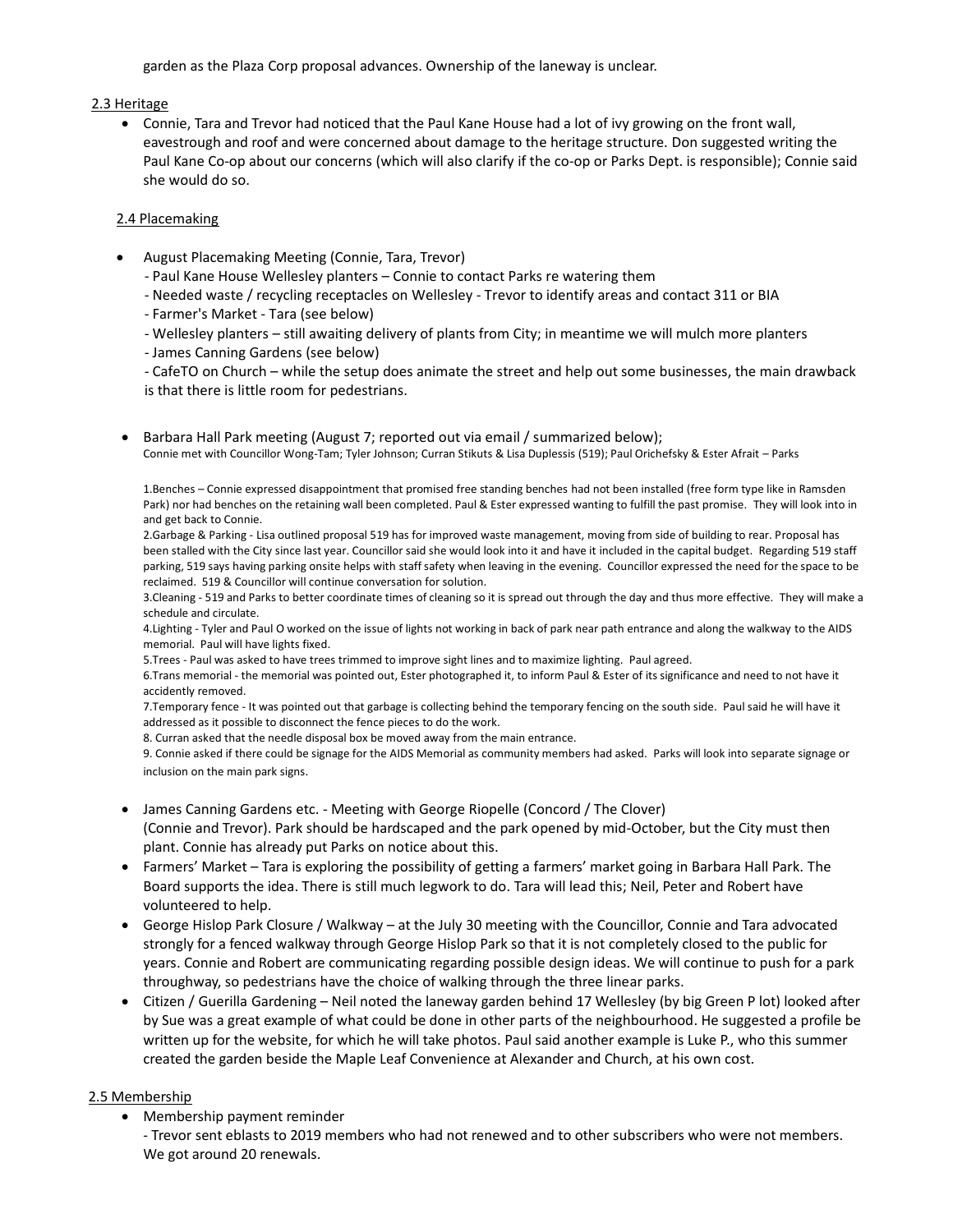- Tara will send personal thank-you's to those who donated more than the base \$5 membership.

- From now on we can send two versions of our news eblasts to the 500 subscribers, one targeted at subscribers who are not members, asking them to join.

## • Pay Pal

- Trevor will set up a new PayPal account so as to replace outdated contact information. Primary email will be [info@cwna.ca.](mailto:info@cwna.ca) This should be complete by next Director's meeting.

- Peter found PayPal sign-up (with credit card) was not straightforward; Trevor will look into the process and update the membership sign-up page.

• CWNA Boundaries

- one person who lives east of Jarvis asked about CWNA extending its boundaries. The Upper Jarvis Residents Association does not appear to be active. Peter was in favor, as there is a large population of people not represented by an association. Connie will start an email discussion with other directors to explore the possibility of expanding.

### 2.6 Safety

• Church Wellesley Safety Network – Paul

The network has been administered by the Community Development Officer Stephanie Mazarole. The City wants the network to be administered by the community. Paul would like CWNA to step up. He would be willing to cochair but there should be an alternate from CWNA. Neil suggested that Paul mentor someone. Tara would be willing to be an alternate. (The BIA and the 519 have co-chaired before). Paul, Don and Peter were in favor, but Tara and Connie said they'd like to see the Chair job description before committing CWNA. Paul will distribute the information to directors and we will take it up again at the next meeting.

• Downtown East Action Plan – CWSN is planning for a community meeting to explain what is happening with the Downtown East Action Plan.

### 2.7 Communications

- New website posts on Crews/Tango development & on George Hislop Park closure; will also add post on strategy for dealing with hate preacher. These will also be sent out in eblast.
- Starting to work on article "State of Our Parks" which will talk about status and issues in each of our parks and what we can expect in the coming months & years.
- Elaborating on Neil's idea, Trevor will start working on a series of blog posts on greening projects taken on by residents in the neighbourhood. Neil will be the photographer. Trevor will coordinate with Peter to do some of the writing for the series..

### 2.8 AGM

- Plan 2020 virtual meeting
	- AGM will be late November or early December, online (Zoom)
	- want to keep the time down, so likely no guest speakers
	- technology and format of presentations to be determined
	- elections: members would be provided candidate list / bios in advance, proxies

- Trevor and Tara will email all directors and schedule a separate meeting to start fleshing out the above, to be presented and further discussed at next Directors' meeting.

### 2.9 KWT meeting

- Connie sent an email summary of the July 30 meeting with the Councillor to Board members on August 6.
- Most items in the meeting have been discussed in points above
- Of note, Downtown East Action Plan (including parks maintenance and enforcement) is not in full effect because of the redeployment of resources due to the COVID-19 pandemic; higher level of service should return with Stage 3.

• Off agenda, there was a discussion of our FaceBook group, in which some users post uncivil remarks aimed at the Councillor. Our group has rules of conduct and it is moderated and we do try to keep the discussions from falling into toxicity.

### 3 Recap of Actions & Upcoming Events

- Tara and Trevor to schedule an AGM Committee meeting before next directors meeting, to which all directors will be invited.
- Trevor: news eblasts in August and September
- Trevor: complete PayPal transition and edit sign-up instructions.